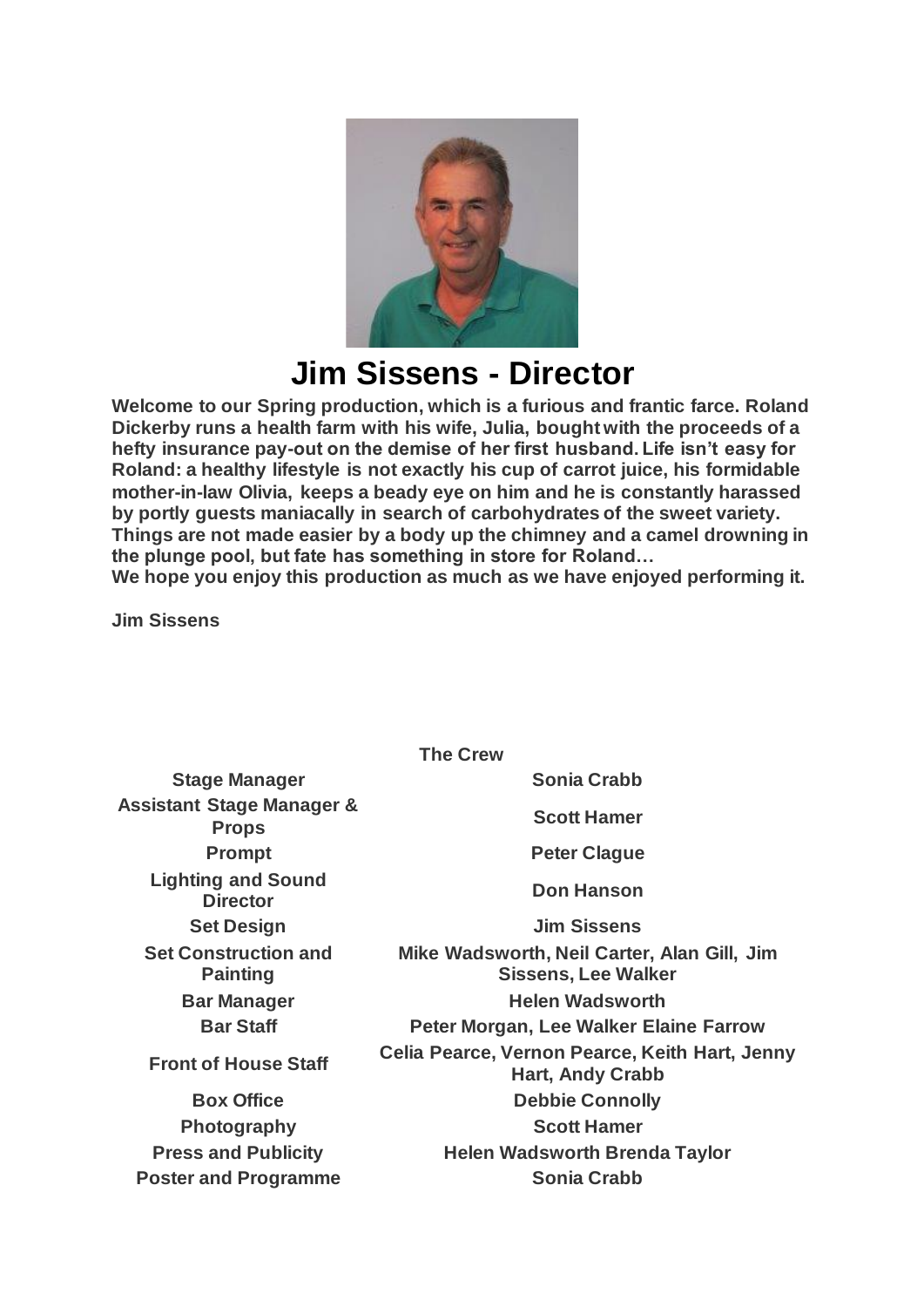## **PHILIP ANDERSON - ROLAND**



**Philip's debut performance with Careline was playing Gerald, the love-struck organ player in When We Were Married in 1999. After a twelve year sabbatical he joined Jávea Players as the love- struck Tomjon in the Wyrd Sisters. Since then he has played numerous roles including, Bottom in Bottoms Up, the sleazy Liam in Calendar Girls and Scrooge in A Christmas Carol. He is delighted to be back at Careline for this production.**

**ALAN GILL - HOOPER**



**Alan's Careline appearances have included being in the chorus for Snow White, with further pantomime roles playing a witch's henchman, Ali Baba's brother, an alderman and a king. Steady promotion you may think! He also played Private Godfrey in Dad's Army, a vicar with a Welsh accent (almost) in The Importance of Being Earnest and nearly managed to hold a tune or two in the recent production of The Good Old Days. In this production he plays an extremely fat man constantly craving food. Ah well, back to being** 

**typecast! CANDIDA WRIGHT - JULIA**



**Playing an amenable wife along with trying to appease a difficult mother is not at all in character for Candida. It's acting with a capital A! Always up for a challenge, however, she was swayed by the fairy costume since she still has a yearning to play a dippy fairy in pantomime and at least in this hilarious farce she gets to wear the costume! She hopes you will all forgive her underwear!**

**DOROTHY FISH - OLIVIA**



**Dorothy has had over sixty years experience on the amateur stage, playing many leading roles with Operatic Societies in the UK. She was awarded the prestigious Manchester Evening News "Oscar" for the role of Miss Adelaide in Guys and Dolls. Dorothy is a founder member of Careline and has taken part**